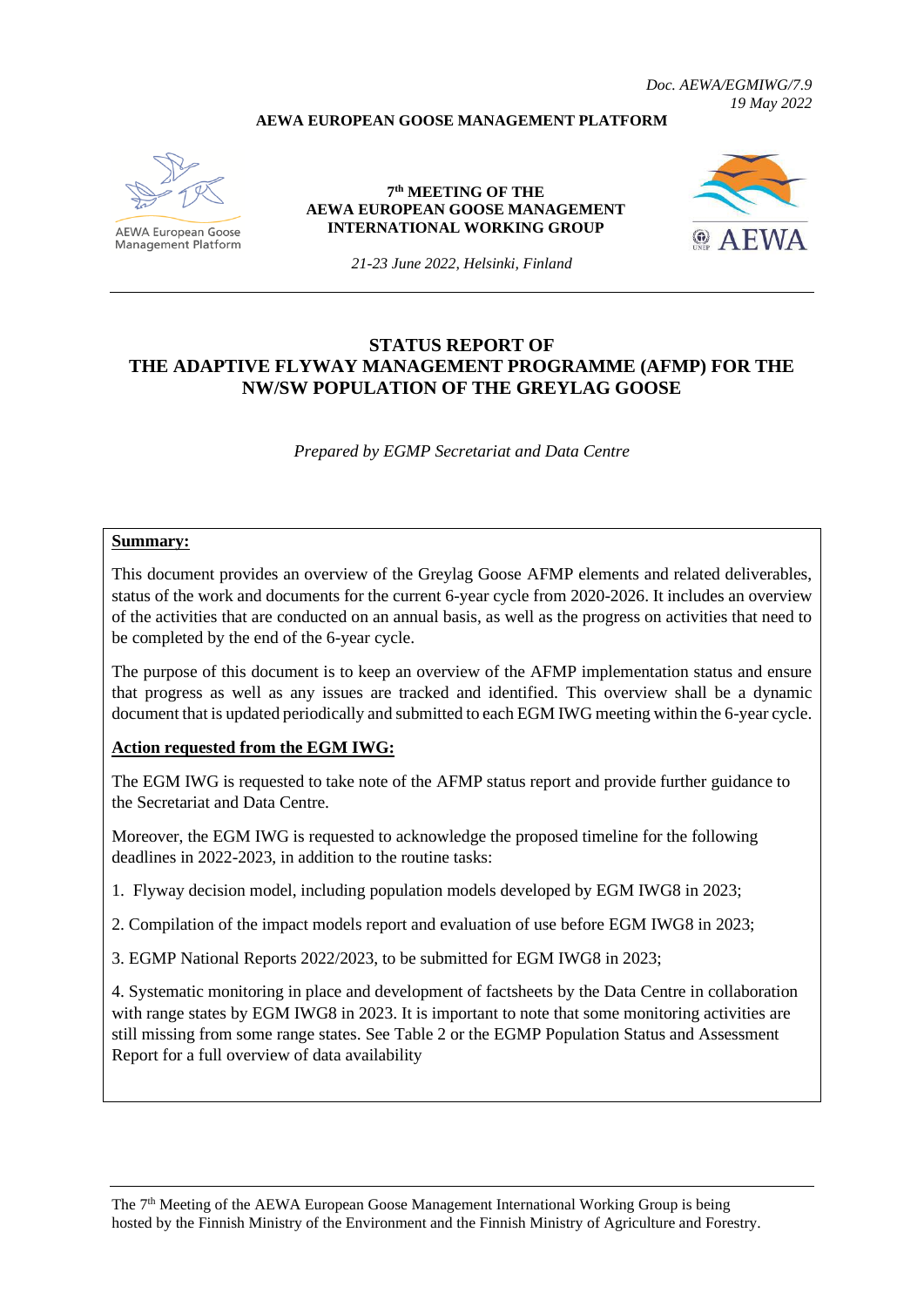*Status Report of the Adaptive Flyway Management Programme for the NW/SW Population of the Greylag Goose*

## **Introduction**

The Greylag Goose Adaptive Flyway Management Programme (GG AFMP) was first adopted for implementation by the European Goose Management International Working Group (EGM IWG) at the EGM IWG5 in June 2020 and submitted for final adoption, including the pending sections, at EGM IWG6 in June 2021.

Implementation of the activities outlined in the AFMP has started in 2020. Several activities, including the annual workplan, have been discussed and implemented by the Greylag Goose Task Force. These activities are reported separately in document AEWA/EGMIWG/7.15. The population status and assessment report of the NW/SW European Population of Greylag Goose is provided in document AEWA/EGMIWG/7.10.

As described in the AFMP, the management evaluation and adaptation of the NW/SW European population of Greylag Goose follows three iterative phases running in parallel (Figure 1).

- 1. A 10/12-year cycle of the ISSMP;
- 2. Two 6-year cycles of the AFMP, and within the AFMP:
	- 3. 1-year cycles of:
		- i. Indicators/monitoring related to population models/harvest assessment;
		- ii. Update of population models and harvest assessment;
		- iii. Annual implementation of actions by range states;
		- iv. Update work plans.



**Figure 1.** Flow chart of the management evaluation and adaptation of the NW/SW European population of Greylag Goose, taken from the GG AFMP adopted at 23 June 2021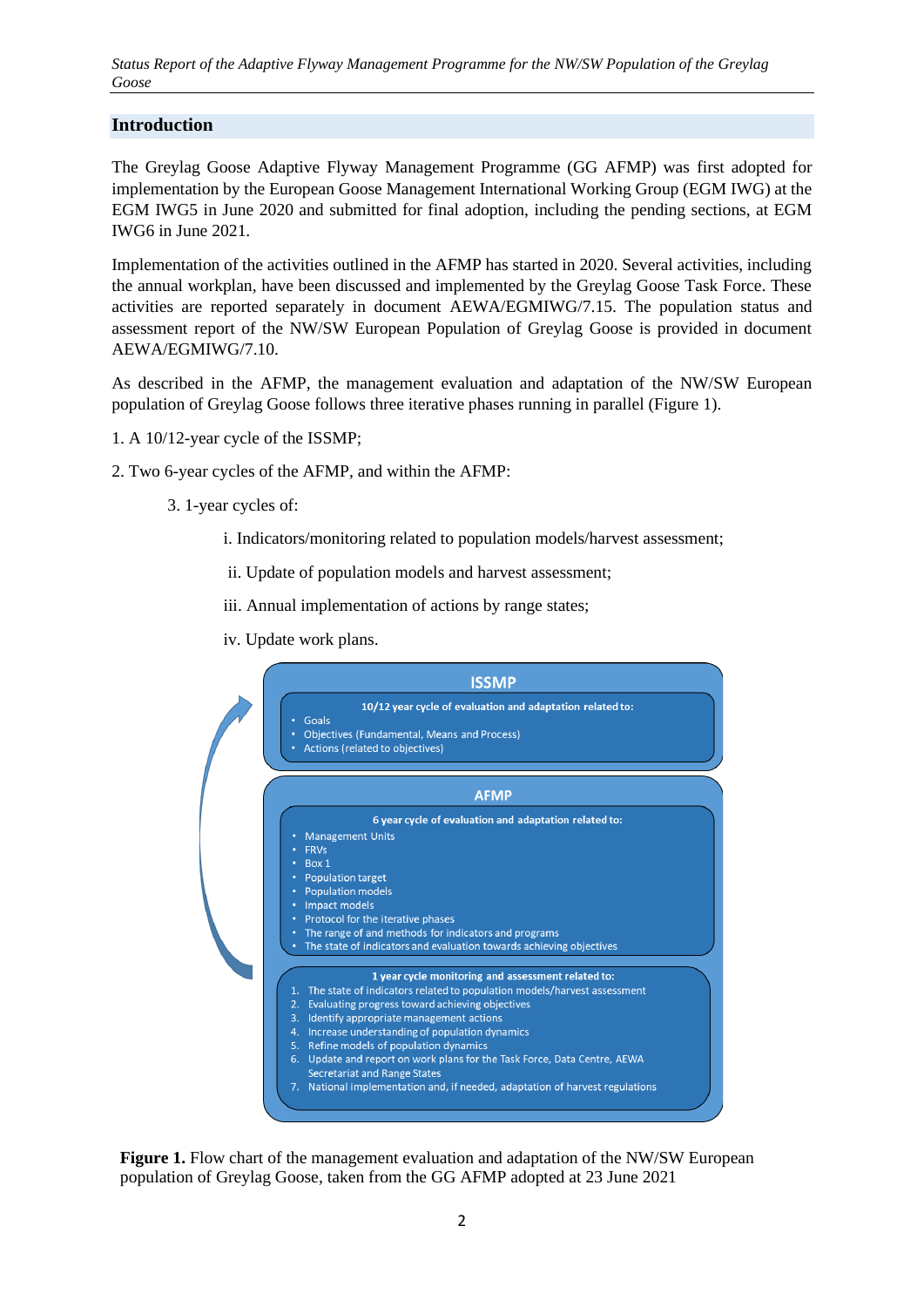In Table 1 below, a full overview is given on the AFMP elements and related deliverables, status of the work and documents for the current cycle 2020-2026. In the next cycle of the AFMP, elements related to the 6-year cycle (with the exception of collection and evaluation of indicators and the annual workplans) are only evaluated and adapted, if the Range States see a compelling reason for doing so and/or new scientific knowledge suggests a re-evaluation, unless otherwise is stated under the individual element in the table. If an evaluation shall take place, fiscal and staff resources must be in place, unless otherwise is stated under the individual element in the table.

In Table 2 a full overview of available monitoring data in the NW/SW European Greylag Goose population is provided. It should be noted that while there is a lot of monitoring activities in place in several countries, there still are countries where systematic monitoring is lacking.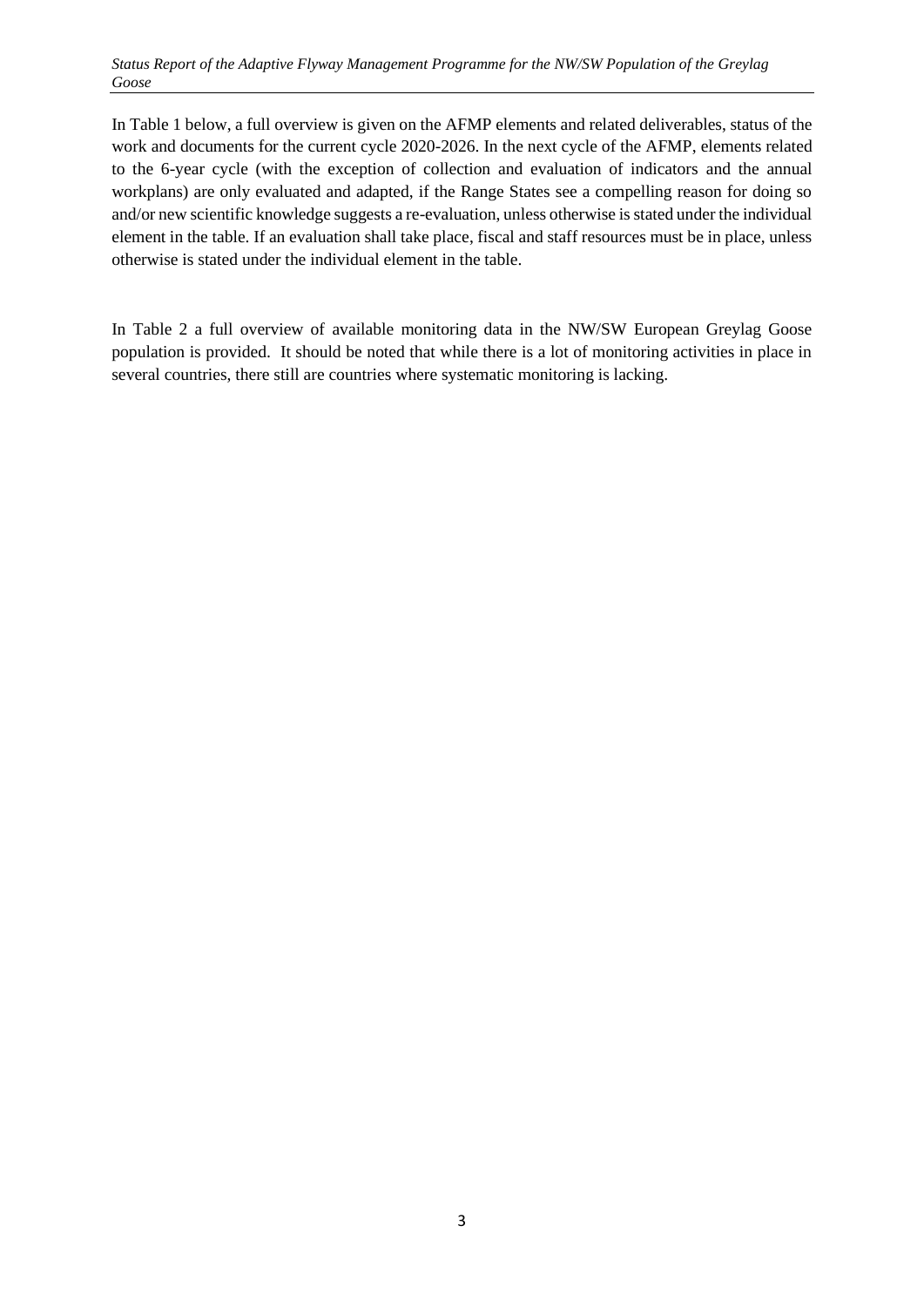Table 1. Overview of AFMP elements and related deliverables, status of the work and documents for the current cycle 2020-2026. In the next cycle of the AFMP elements related to the 6-year cycle (with the exception of collection and evaluation of indicators point 5a as well as Annex 1: Annual workplans) are only evaluated and adapted, if the Range States see a compelling reason for doing so and/or new scientific knowledge suggests a re-evaluation, unless otherwise is stated under the individual element in the table. If an evaluation shall take place, fiscal and staff resources must be in place, unless otherwise is stated under the individual element in the table.

Cells highlighted in blue require additional funding and resources.

| <b>Process/Element</b>                                               | <b>Deliverable</b>                                                                                                                                       | <b>Status</b>                                                                                                                                                        | <b>Document</b>                                                                                                                                                                                                                                        | <b>Funding and Resources</b>                    |  |  |  |  |
|----------------------------------------------------------------------|----------------------------------------------------------------------------------------------------------------------------------------------------------|----------------------------------------------------------------------------------------------------------------------------------------------------------------------|--------------------------------------------------------------------------------------------------------------------------------------------------------------------------------------------------------------------------------------------------------|-------------------------------------------------|--|--|--|--|
| <b>6-year cycle of the AFMP</b>                                      |                                                                                                                                                          |                                                                                                                                                                      |                                                                                                                                                                                                                                                        |                                                 |  |  |  |  |
| Definition of MUs                                                    | Agreement of MUs as of<br>EGM IWG4 in Perth 2019                                                                                                         | Finalized                                                                                                                                                            | Doc.<br>AEWA/EGMIWG/4.14 <sup>1</sup><br>New scientific documents:<br>Månsson et al 2021:<br>https://link.springer.com/arti<br>cle/10.1007/s10344-022-<br>01561-2<br>Nilsson et al. 2022:<br>https://onlinelibrary.wiley.co<br>m/doi/10.1002/ece3.8740 | n/a                                             |  |  |  |  |
| Definitions of<br>2.<br><b>Favourable Reference</b><br>Values (FRVs) | Gap-filling of FRVs before<br>EGM IWG meeting in 2026.                                                                                                   | Work done by the EGMP<br>Data Centre in the period up<br>to the EGM IWG meeting in<br>2026.                                                                          | $AFMP + Doc.$<br>AEWA/EGMIWG/Inf.6.10                                                                                                                                                                                                                  | Fiscal and personnel<br>resources are in place. |  |  |  |  |
| Population targets above<br>3.<br>the FRVs                           | Agreement reached on the<br>population target.<br>Agreement on how the<br>population target is used in<br>harvest management before<br>EGM IWG8 in 2023. | The work is currently under<br>development by the EGMP<br>Data Centre as part of a<br>flyway decision model,<br>which will be ready by the<br>2023 EGM IWG8 meeting. | <b>AFMP</b>                                                                                                                                                                                                                                            | Fiscal and personnel<br>resources are in place. |  |  |  |  |

<sup>1</sup> [https://egmp.aewa.info/sites/default/files/meeting\\_files/documents/AEWA\\_EGM\\_IWG\\_4\\_14\\_Def\\_GG\\_MUs.pdf](https://egmp.aewa.info/sites/default/files/meeting_files/documents/AEWA_EGM_IWG_4_14_Def_GG_MUs.pdf)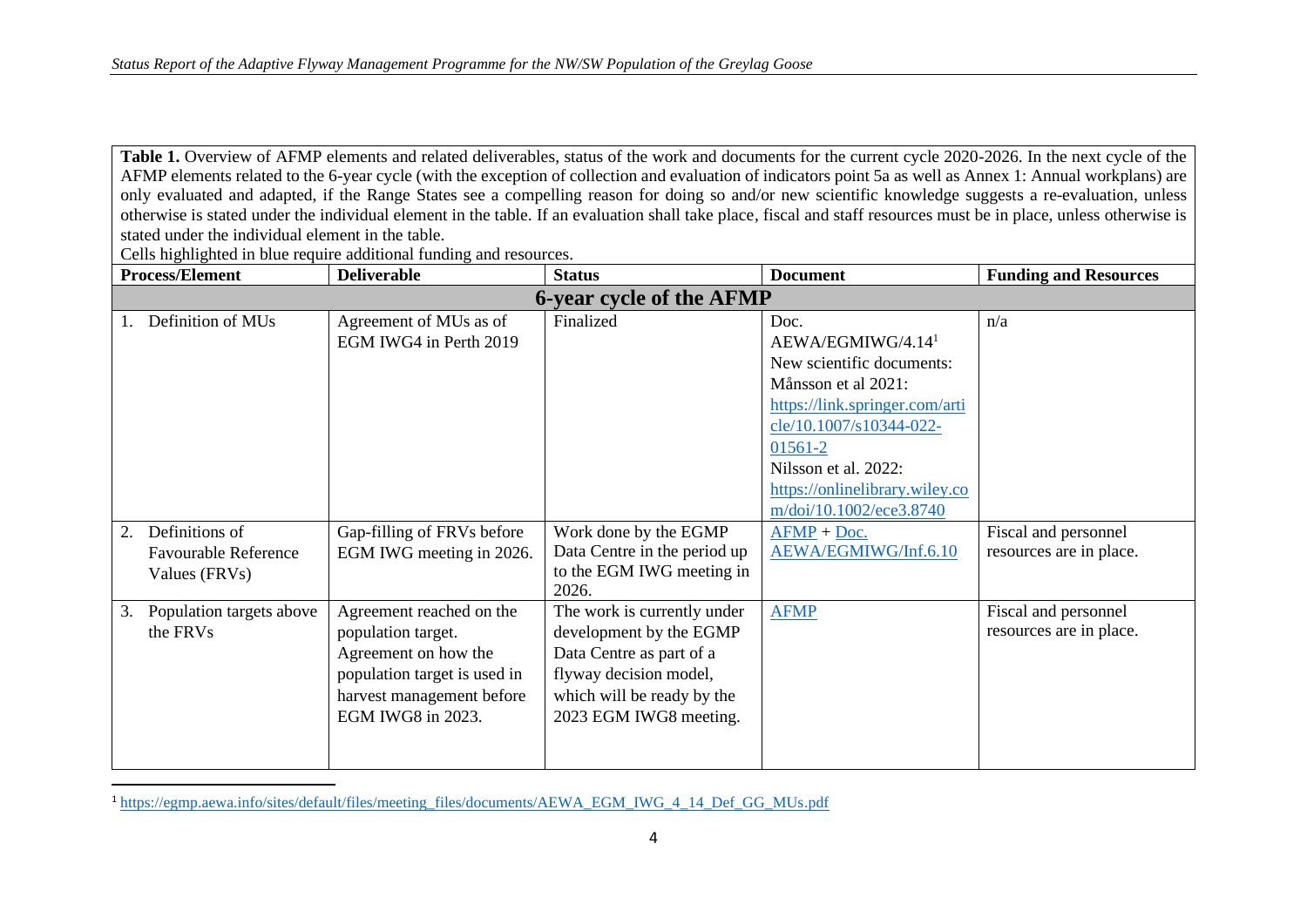| Fiscal and personnel    |
|-------------------------|
| resources are in place. |
|                         |
|                         |
|                         |
|                         |
|                         |
|                         |
|                         |
|                         |
|                         |
|                         |
| Fiscal and personnel    |
| resources are in place. |
|                         |
|                         |
|                         |
|                         |
|                         |
|                         |
|                         |
|                         |
|                         |
|                         |
|                         |
|                         |

<sup>2</sup> Population size compared to the target population size

<sup>&</sup>lt;sup>3</sup> Available sustainable hunting quota

<sup>4</sup> Range extent compared to Favourable Reference Range (FRR)

<sup>&</sup>lt;sup>5</sup> Relative change in damage payments

<sup>6</sup> Number of bird strikes with aircrafts caused by Greylag Goose

<sup>7</sup> Number of Greylag Geese passing over commercial airports

<sup>&</sup>lt;sup>8</sup> Area of natural habitat or habitat of threatened species negatively affected by Greylag Goose

<sup>&</sup>lt;sup>9</sup> Number of people enjoying watching geese

<sup>10</sup> Number of recreational Greylag Goose hunters

<sup>&</sup>lt;sup>11</sup> Number of Greylag Geese killed and used

<sup>&</sup>lt;sup>12</sup> Relative change in cost of goose management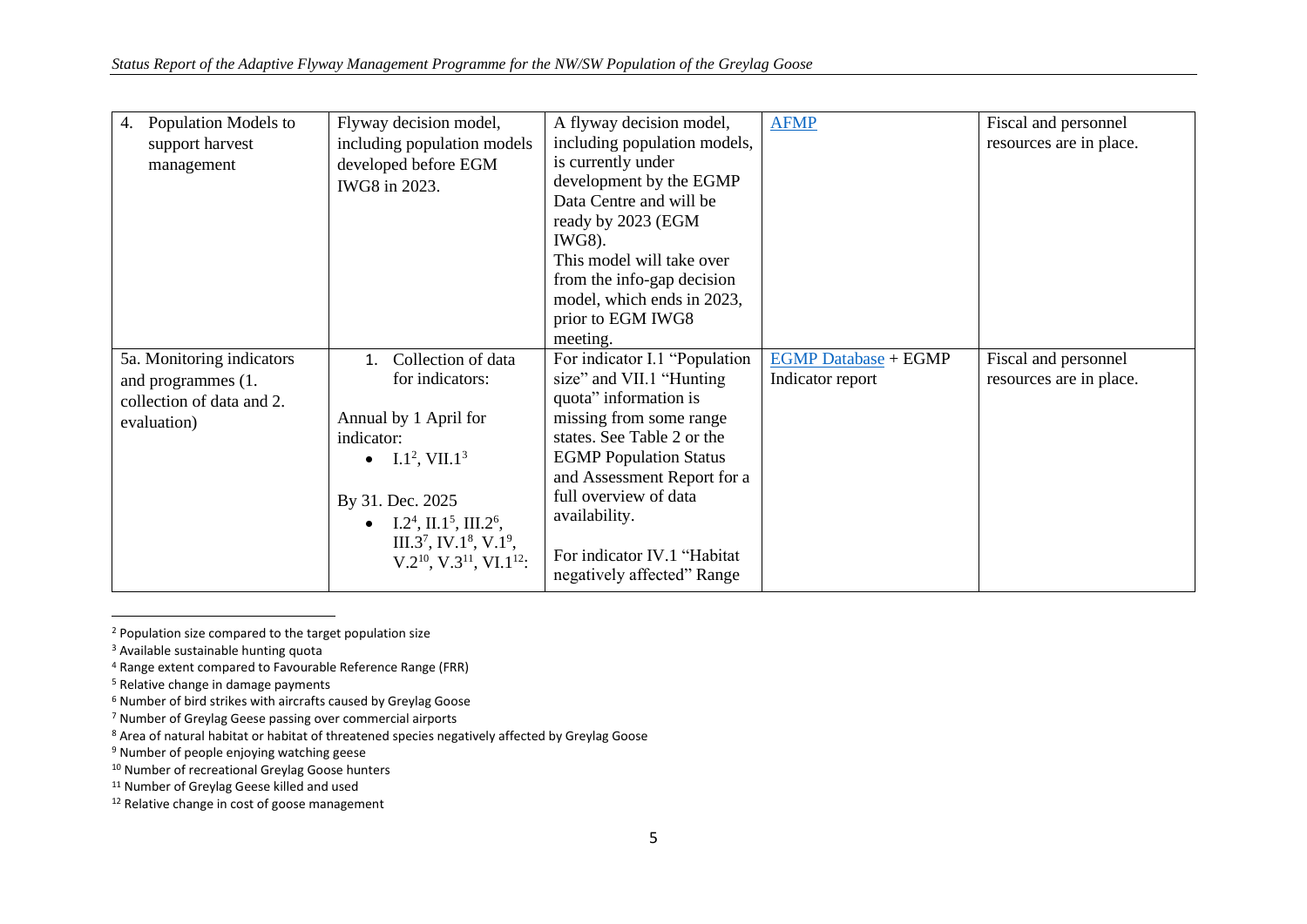| 5b. Monitoring indicators<br>and programmes | 2. Evaluation of the<br>state of these<br>indicators and<br>towards achieving<br>objectives is done<br>every 6-year, thus<br>by 2026.<br>Development and evaluation<br>of the range and methods for | States will need to collect<br>information from the<br>organisations responsible for<br>managing conservation areas<br>on the damage caused by<br>Greylag Goose two times<br>during the lifetime of this<br>AFMP.<br>Evaluation of the state of<br>these and towards achieving<br>objectives are done by the<br><b>EGMP</b> Data Centre in the<br>period up to the EGM IWG8<br>meeting in 2026.<br>Finalized                            | <b>AFMP</b>                         | n/a                                             |
|---------------------------------------------|-----------------------------------------------------------------------------------------------------------------------------------------------------------------------------------------------------|-----------------------------------------------------------------------------------------------------------------------------------------------------------------------------------------------------------------------------------------------------------------------------------------------------------------------------------------------------------------------------------------------------------------------------------------|-------------------------------------|-------------------------------------------------|
|                                             | indicators and programmes                                                                                                                                                                           |                                                                                                                                                                                                                                                                                                                                                                                                                                         |                                     |                                                 |
| 6. Protocols for the<br>iterative phase     | Protocols for:<br>Indicators related to<br>1.<br>objectives<br>2.<br>Indicators related to<br>population model<br>3.<br>Harvest assessment<br>4.<br>Damaged impact<br>assessment                    | 1. Protocol for collection of<br>indicators related to<br>objectives are available<br>under factsheets in the<br>AFMP, however the<br>assessment of the indicators<br>need to be agreed.<br>2. Protocol for collection and<br>use of indicators related to<br>population models is<br>available at the EGMP<br>database.<br>3. Protocol for harvest<br>assessment is awaiting<br>finalisation of the flyway-<br>wide decision model and | <b>AFMP</b><br><b>EGMP</b> Database | Fiscal and personnel<br>resources are in place. |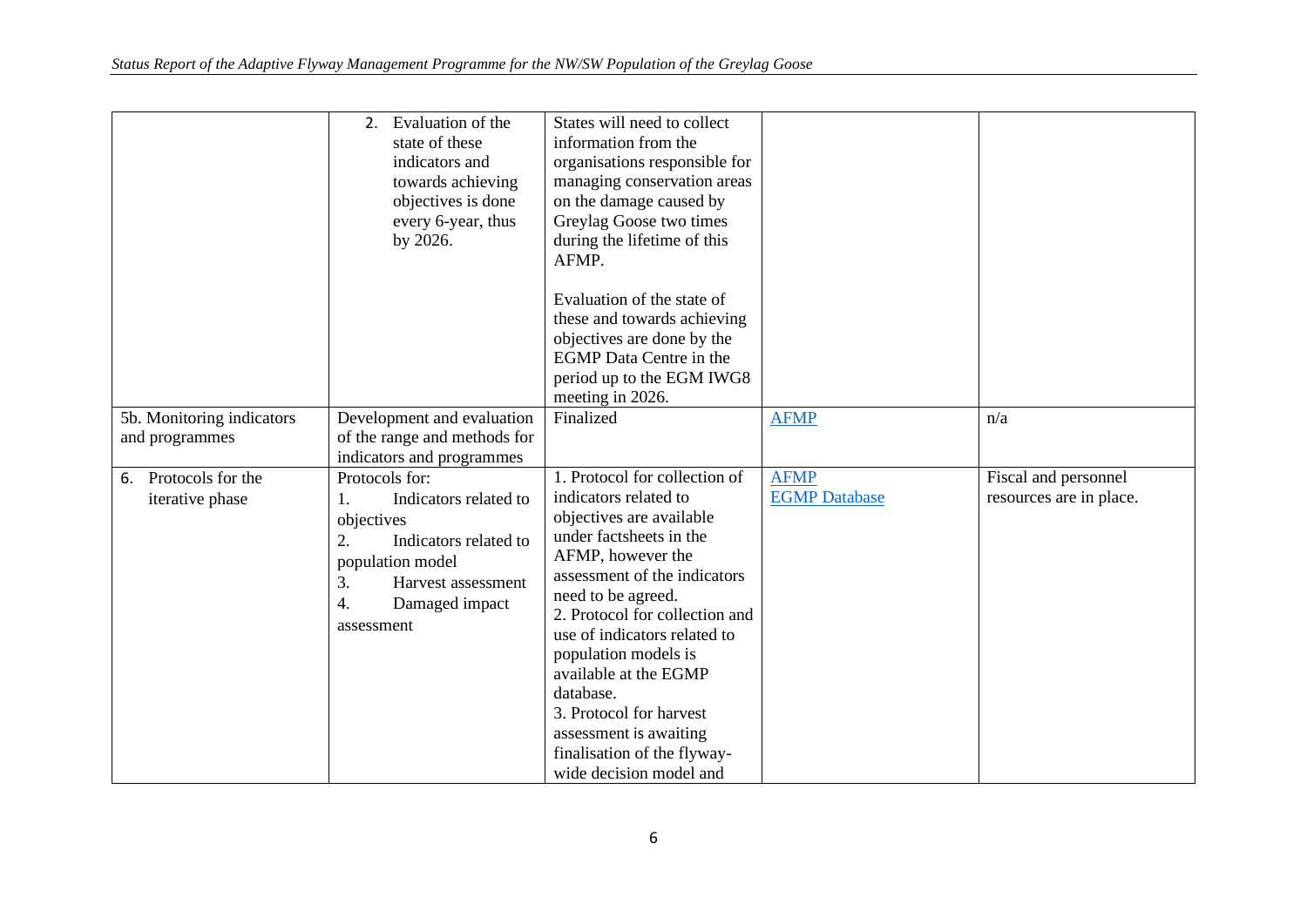|                                                                |                                                                                                                 | systematic monitoring<br>programs<br>4. Protocol for the damaged<br>impact assessment are<br>awaiting finalization of the<br>impact models and<br>agreements on use.                                                          |                                                                                                                 |                                                                                                                                                         |
|----------------------------------------------------------------|-----------------------------------------------------------------------------------------------------------------|-------------------------------------------------------------------------------------------------------------------------------------------------------------------------------------------------------------------------------|-----------------------------------------------------------------------------------------------------------------|---------------------------------------------------------------------------------------------------------------------------------------------------------|
| Annex 1: Annual workplans                                      | Annual workplans                                                                                                | Workplans reviewed and<br>updated by the Task Forces<br>annually and reported to the<br>EGM IWG.<br>On a biannual basis,<br>reporting on the workplans<br>will be conducted via the<br><b>EGMP</b> National Reports.          | TF report and<br>recommendations<br><b>EGMP National Reports</b><br>(submitted for EGM IWG8<br>in June $2023$ ) | Fiscal and personnel<br>resources are in place.                                                                                                         |
| Annex 2. Box 1 of the<br><b>ISSMP</b> for the Greylag<br>Goose | Box 1 report                                                                                                    | Finalized                                                                                                                                                                                                                     | <b>AFMP</b>                                                                                                     | n/a                                                                                                                                                     |
| Annex 3. Setting population<br>targets                         | See point 3                                                                                                     | See point 3                                                                                                                                                                                                                   | See point 3                                                                                                     | See point 3                                                                                                                                             |
| Annex 4. Population models                                     | See point 4                                                                                                     | See point 4                                                                                                                                                                                                                   | See point 4                                                                                                     | See point 4                                                                                                                                             |
| Annex 5. Impact models                                         | Development of impact<br>models.<br>Compilation of the report<br>and evaluation of use before<br>EGM IWG8 2023. | Impact models have been<br>developed in Sweden,<br>Denmark and the<br>Netherlands.<br>Compilation of the report<br>and evaluation of the use of<br>these impact models in<br>goose management still to be<br>done and funded. | $\overline{\text{AFMP}}$ + EGMP Impact<br>model report                                                          | <b>Fiscal and personnel</b><br>resources must be found to<br>compile the report and<br>evaluate the use of the<br>impact models in goose<br>management. |
| Annex 6. Indicator factsheet                                   | See point 5                                                                                                     | See point 5                                                                                                                                                                                                                   | See point 5                                                                                                     | See point 5                                                                                                                                             |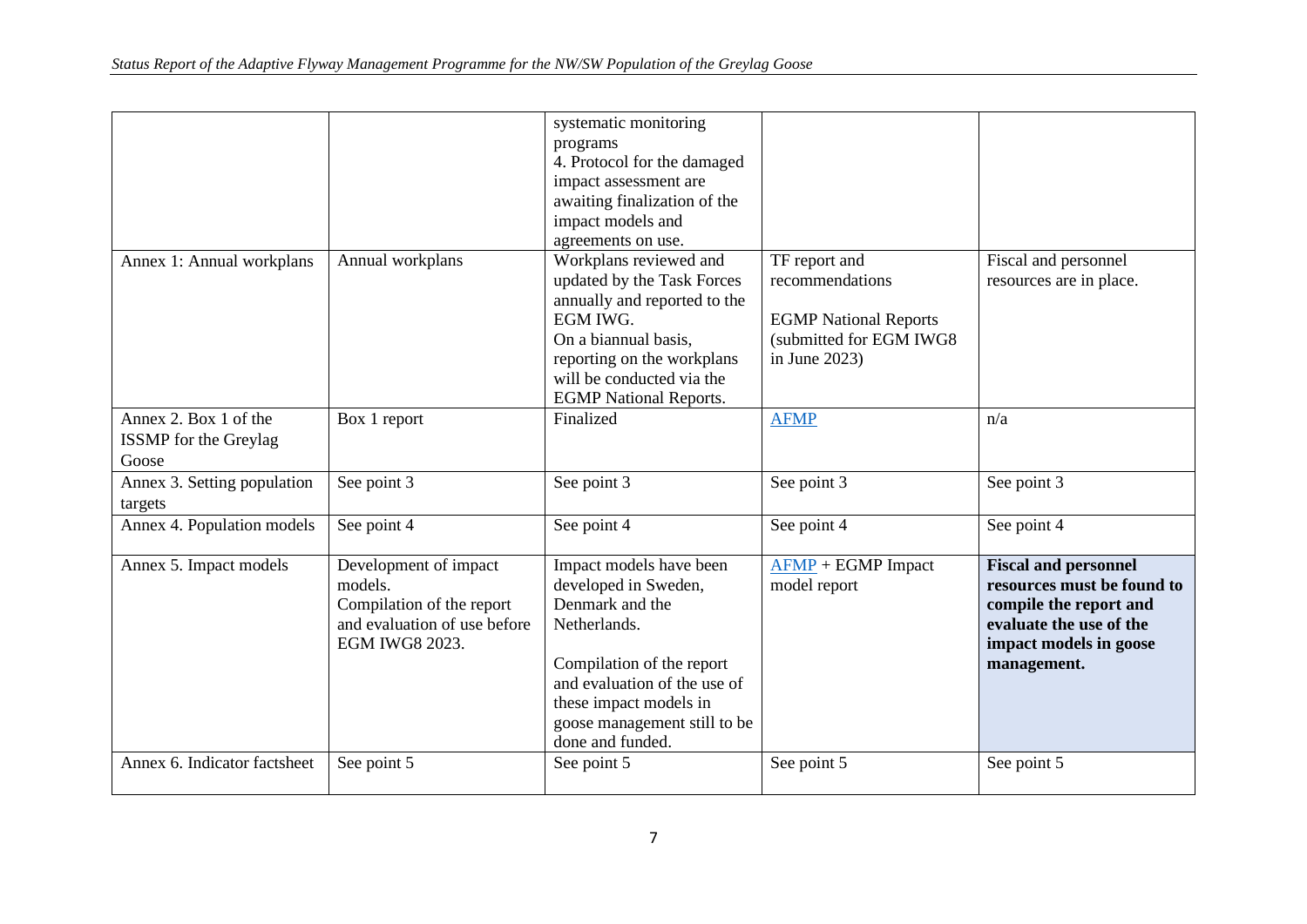| Annex 7. Protocol for the                                                | See point 6                      | See point 6                    | See point 6                   | See point 6                   |  |  |  |  |  |
|--------------------------------------------------------------------------|----------------------------------|--------------------------------|-------------------------------|-------------------------------|--|--|--|--|--|
| iterative phase                                                          |                                  |                                |                               |                               |  |  |  |  |  |
| Annex 8. Allocation of                                                   | Agreement of allocation of       | Finalized                      | $AFMP + Doc.$                 | n/a                           |  |  |  |  |  |
| breeding numbers of greylag                                              | breeding numbers to              |                                | AEWA/EGMIWG/Inf.6.12          |                               |  |  |  |  |  |
| geese to wintering countries.                                            | wintering countries.             |                                |                               |                               |  |  |  |  |  |
| 1 year cycle within the AFMP                                             |                                  |                                |                               |                               |  |  |  |  |  |
| <b>Deliverable</b><br><b>Status</b><br><b>Document</b><br><b>Process</b> |                                  |                                |                               |                               |  |  |  |  |  |
| Monitoring of indicators                                                 | Annual update of raw data        | Raw data and model             | Raw data: EGMP Database       | Fiscal and personnel          |  |  |  |  |  |
| related to population models                                             | on the EGMP Database.            | estimates are updated every    |                               | resources are in place to     |  |  |  |  |  |
| harvest assessment                                                       |                                  | year.                          | Model estimates: EGMP         | collect and compile           |  |  |  |  |  |
|                                                                          | Annual update of model           |                                | Gitlab                        | monitoring information.       |  |  |  |  |  |
|                                                                          | estimates at Gitlab EGMP.        |                                |                               |                               |  |  |  |  |  |
|                                                                          |                                  |                                | <b>EGMP</b> Population Status | Annual model estimates are    |  |  |  |  |  |
|                                                                          | A compilation is presented       |                                | and Assessment Report         | provided by the EGMP Data     |  |  |  |  |  |
|                                                                          | in the EGMP Population           |                                |                               | Centre                        |  |  |  |  |  |
|                                                                          | <b>Status and Assessment</b>     |                                |                               |                               |  |  |  |  |  |
|                                                                          | Report                           |                                |                               | National funding may be       |  |  |  |  |  |
|                                                                          |                                  |                                |                               | needed for some of the        |  |  |  |  |  |
|                                                                          |                                  |                                |                               | monitoring activities itself. |  |  |  |  |  |
| Update and report on work                                                | Annex 1 in AFMP for<br>$\bullet$ | Review annually by Task        | Annex 1 in AFMP<br>$\bullet$  | Fiscal and personnel          |  |  |  |  |  |
| plans for the Task Force,                                                | Task Force workplan              | Force, Data Centre, AEWA       | AEWA Sec and DC<br>$\bullet$  | resources are in place.       |  |  |  |  |  |
| Data Centre, AEWA                                                        | AEWA Sec and DC<br>$\bullet$     | Secretariat and Range States   | Report                        |                               |  |  |  |  |  |
| Secretariat and Range States                                             | Report                           |                                |                               |                               |  |  |  |  |  |
| Short term (2020-2022):                                                  |                                  |                                |                               |                               |  |  |  |  |  |
| Evaluation of bias in offtake                                            | Harvest note                     | Finalized                      | <b>EGMP</b> Population Status | n/a                           |  |  |  |  |  |
| completed                                                                |                                  |                                | and Assessment Report 2021    |                               |  |  |  |  |  |
|                                                                          |                                  |                                |                               |                               |  |  |  |  |  |
| Systematic monitoring in                                                 | Monitoring plans and             | Under development by the       | <b>EGMP</b> Database          | Fiscal and personnel          |  |  |  |  |  |
| place and development of                                                 | factsheet (Method-section's      | <b>EGMP</b> Data Centre in     |                               | resources are in place for    |  |  |  |  |  |
| factsheets                                                               | on the EGMP Database)            | collaboration with range       | See population specific       | developing monitoring plans   |  |  |  |  |  |
|                                                                          |                                  | states and IWC. Will be        | monitoring plans and          | and factsheets.               |  |  |  |  |  |
|                                                                          |                                  | finalised in parallel with the | factsheets/method-sections    |                               |  |  |  |  |  |
|                                                                          |                                  | development of population      |                               |                               |  |  |  |  |  |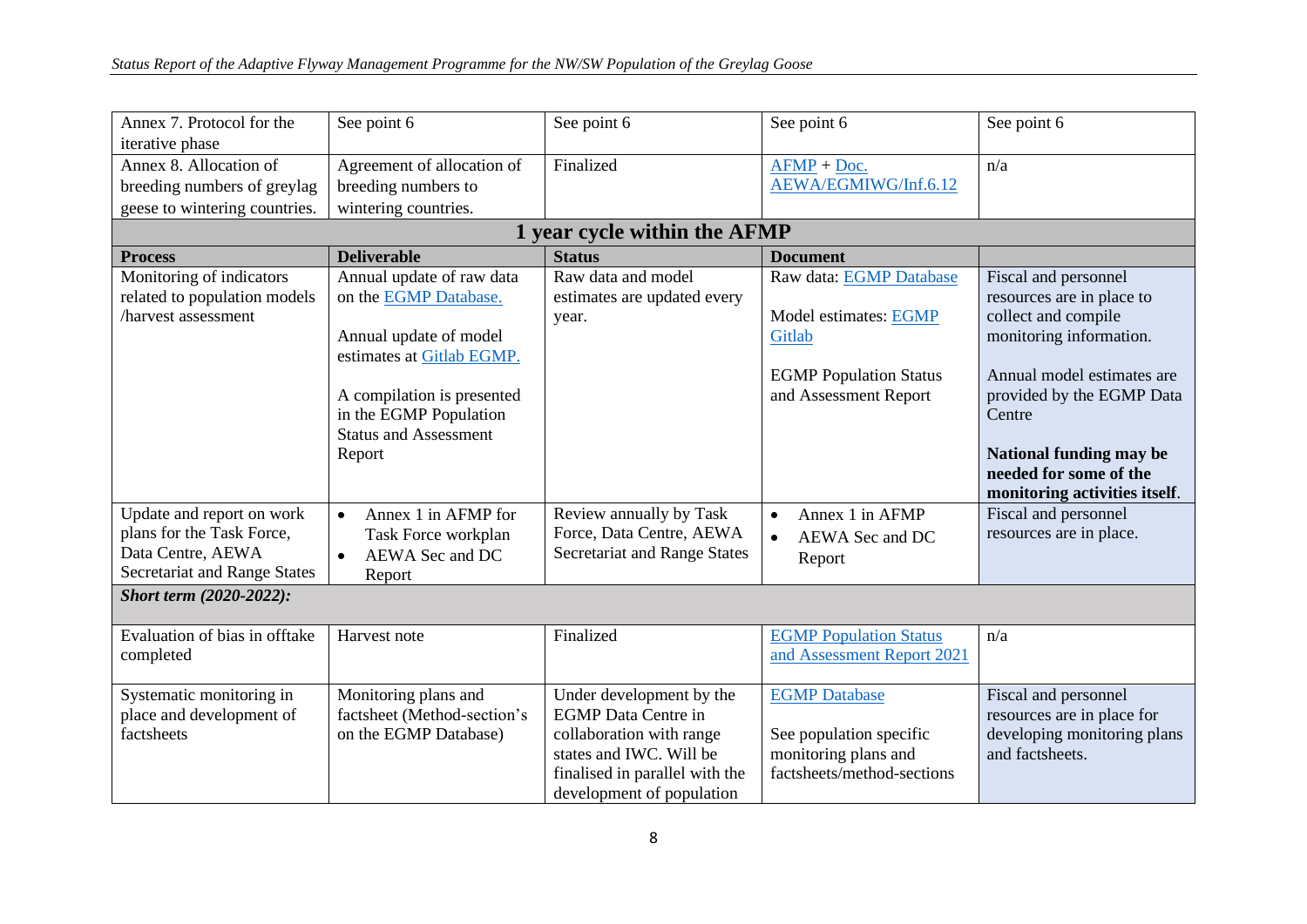|                                                         |                                                    | models, thus before EGM<br>IWG in 2023, when a<br>dynamic and model-based<br>assessment shall take place. | under each population (still<br>under development).          | National funding may be<br>needed for some of the<br>monitoring activities itself. |
|---------------------------------------------------------|----------------------------------------------------|-----------------------------------------------------------------------------------------------------------|--------------------------------------------------------------|------------------------------------------------------------------------------------|
| Harvest assessment <sup>13</sup> at<br>population level | Annual update of the EGMP<br>Population Status and | Finalized up to 2022                                                                                      | <b>EGMP</b> Population Status<br>and Assessment Report up to | Assessment done by the<br><b>EGMP</b> Data Centre                                  |
|                                                         | <b>Assessment Report</b>                           |                                                                                                           | 2022                                                         |                                                                                    |
| Long-term $(2023-)$                                     |                                                    |                                                                                                           |                                                              |                                                                                    |
|                                                         |                                                    |                                                                                                           |                                                              |                                                                                    |
| Harvest assessment <sup>13</sup> at MU                  | Annual update of the EGMP                          | Tasks needed to move to a                                                                                 | <b>EGMP</b> Population Status                                | Assessment done by the                                                             |
| level                                                   | Population Status and                              | harvest assessment at MU                                                                                  | and Assessment Report from                                   | <b>EGMP</b> Data Centre                                                            |
|                                                         | <b>Assessment Report</b>                           | level are under development.                                                                              | 2023                                                         |                                                                                    |
|                                                         |                                                    | See point 3 (population                                                                                   |                                                              |                                                                                    |
|                                                         |                                                    | target) and 4 (population                                                                                 |                                                              |                                                                                    |
|                                                         |                                                    | models).                                                                                                  |                                                              |                                                                                    |
| National implementation                                 | <b>Biannual EGMP National</b>                      | Updates are added to the                                                                                  | <b>GG</b> Task Force workplan                                | <b>Funded by National</b>                                                          |
| and, if needed, adaptation of                           | Reports submitted to the                           | workplans in the GG Task                                                                                  |                                                              | initiatives                                                                        |
| harvest regulations                                     | EGM IWG.                                           | Force on a regular basis.                                                                                 | <b>EGMP National Reports</b>                                 |                                                                                    |
|                                                         |                                                    |                                                                                                           | $2022/2023$ (to be submitted                                 |                                                                                    |
|                                                         | Progress update will be                            | Full report on national                                                                                   | for EGM IWG8 in 2023)                                        |                                                                                    |
|                                                         | added to the online workplan                       | implementation status to be                                                                               |                                                              |                                                                                    |
|                                                         | monitored by the GG Task                           | updated as part of the EGMP                                                                               |                                                              |                                                                                    |
|                                                         | Force                                              | National Reports for EGM                                                                                  |                                                              |                                                                                    |
|                                                         |                                                    | IWG8                                                                                                      |                                                              |                                                                                    |

<sup>&</sup>lt;sup>13</sup> Evaluating progress toward achieving objectives, Identify appropriate management actions, Increase understanding of population dynamics and Refine models of population dynamics;